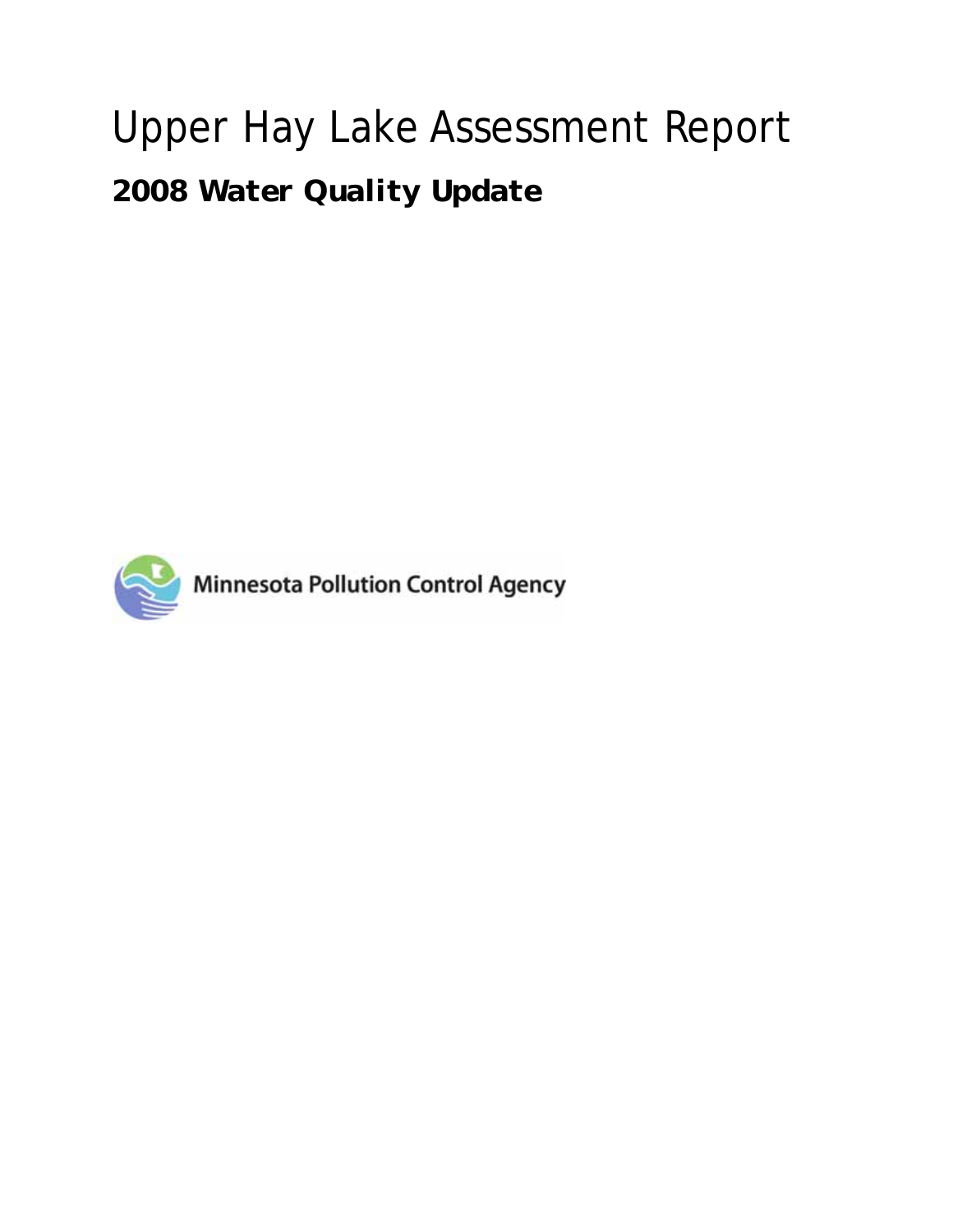Minnesota Pollution Control Agency 520 Lafayette Road North Saint Paul, MN 55155-4194 http://www.pca.state.mn.us 651-296-6300 or 800-657-3864 toll free TTY 651-282-5332 or 800-657-3864 toll free Available in alternative formats

## Authors and Contributors

Pam Anderson

## Editing

Steve Heiskary

Dana Vanderbosch

wq-lar18-0412-2

*The MPCA is reducing printing and mailing costs by using the Internet to distribute reports and information to a wider audience. For additional information, see the Web site: http://www.pca.state.mn.us/water/lakereport.html*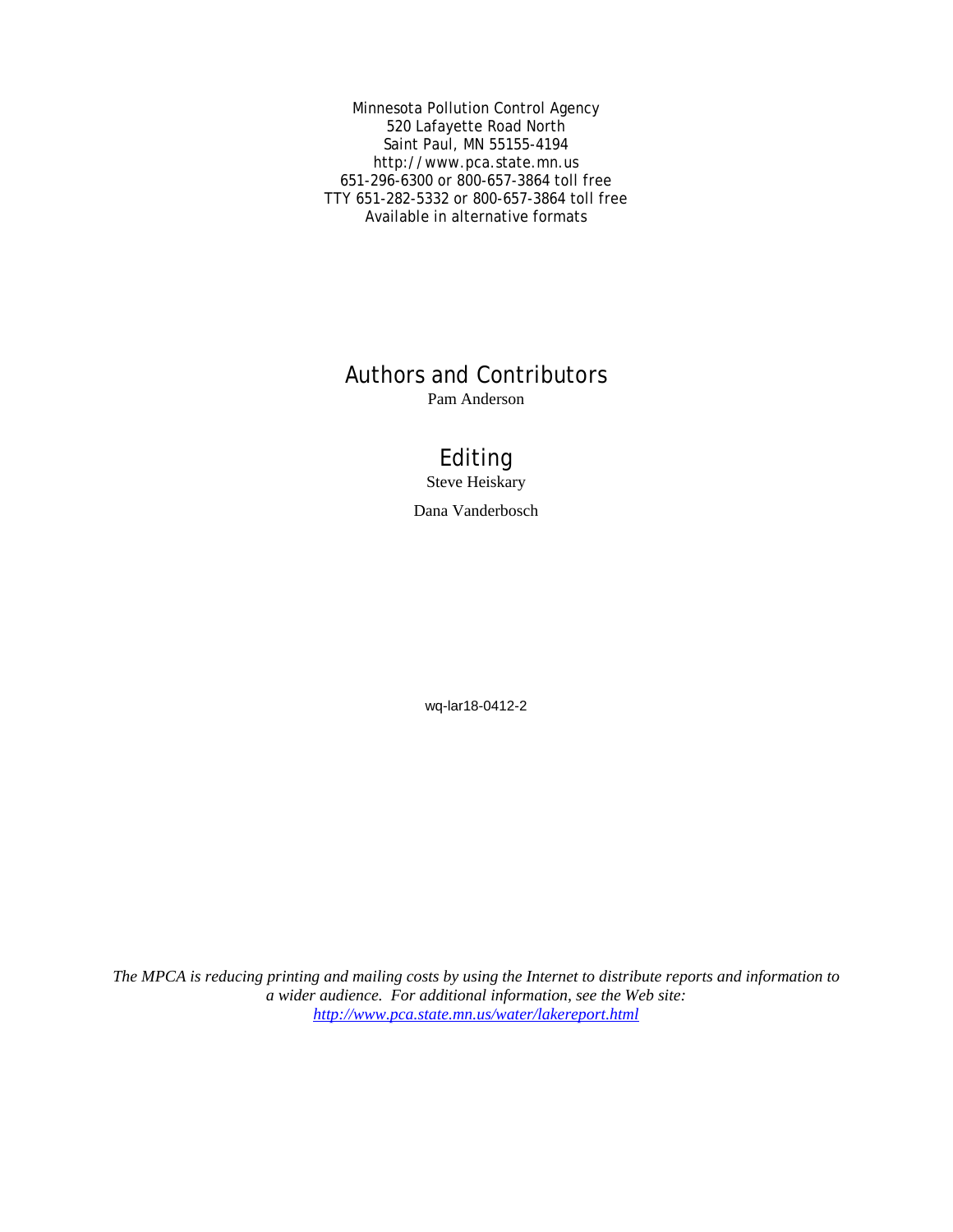## **Table of Contents**

| Appendices<br>$\mathbf{A}$<br>B<br>C |  |
|--------------------------------------|--|

### **LIST OF TABLES**

| 3. Upper Hay Lake Summer-Mean Measurements as Compared to Typical Reference Lake Ranges  8 |  |
|--------------------------------------------------------------------------------------------|--|
|                                                                                            |  |
|                                                                                            |  |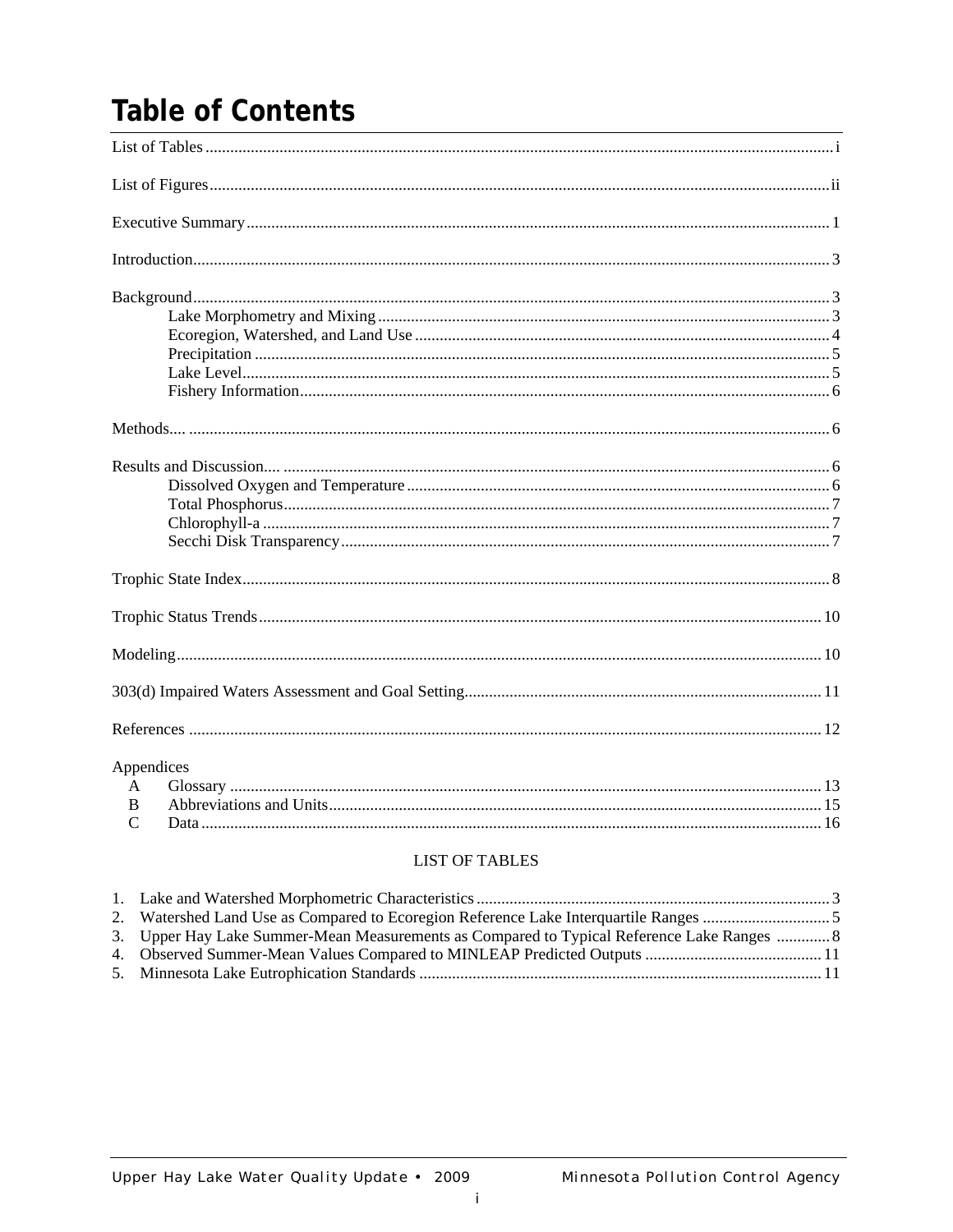## **Table of Contents, continued**

## LIST OF FIGURES

| 1.  |  |
|-----|--|
| 2.  |  |
| 3.  |  |
| 4.  |  |
| 5.  |  |
| 6.  |  |
| 7.  |  |
| 8.  |  |
| 9.  |  |
| 10. |  |
| 11. |  |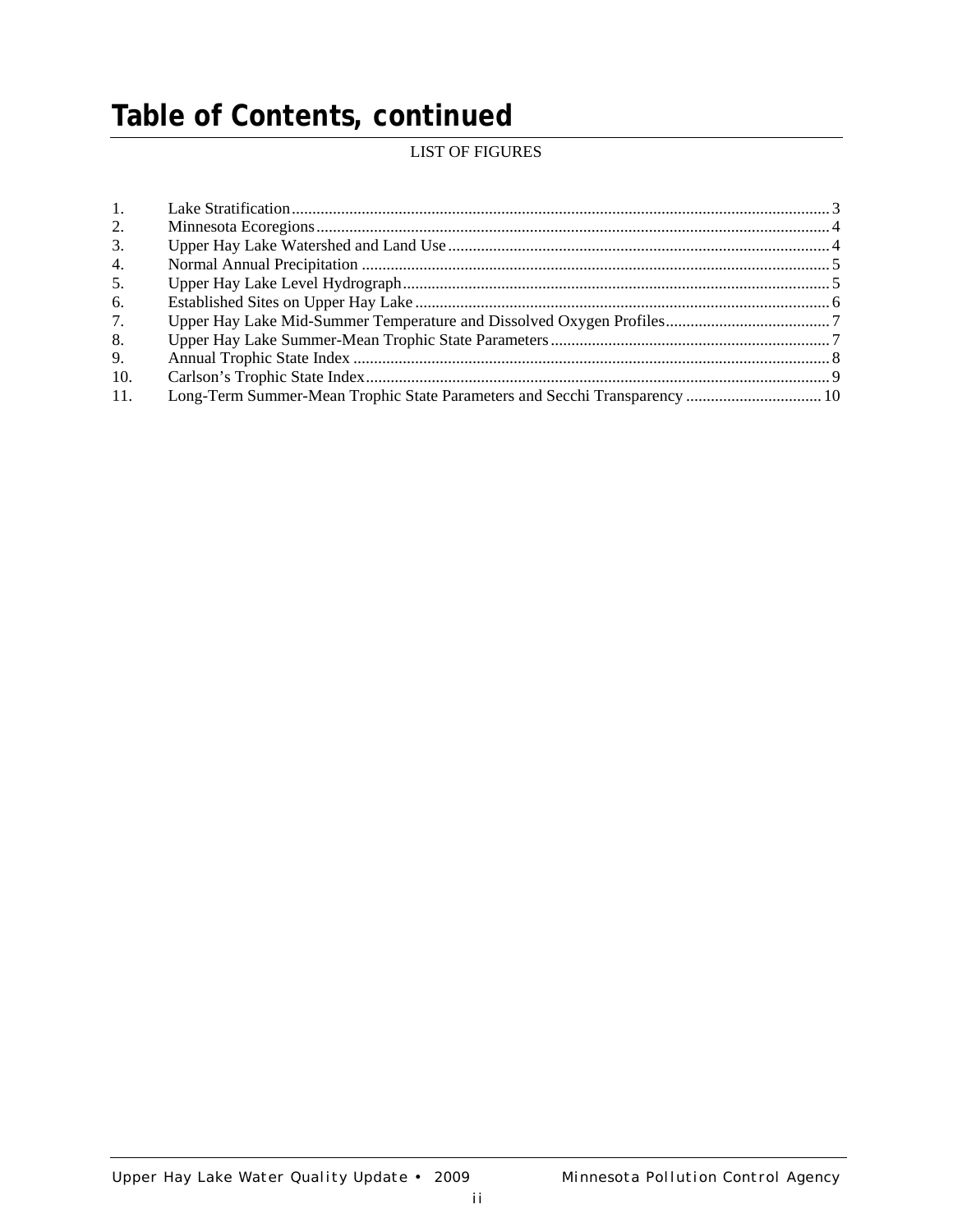## **Executive Summary**

This report was requested by the Upper Hay Lake Association and is a follow-up to monitoring originally conducted on Upper Hay Lake by the MPCA and lake volunteers in 1997 (Hodgson and Heiskary, 1998). Updates to watershed area, lake acres, and land use have been made based on more recent data sets becoming available, and as such, the values will differ slightly from the original MPCA report.

Upper Hay Lake is a 591-acre lake in Crow Wing County within the Pine River watershed. Upper Hay Lake is approximately 1 mile east of Jenkins, MN and is located in the Northern Lakes and Forests (NLF) ecoregion. The lake has a maximum depth of 42 ft and 184 littoral acres. There is one public access on the west side of the lake. The main tributary to Upper Hay Lake is the Jenkins Creek; Upper Hay Lake outlets via Hay Creek into Lower Hay Lake. The total watershed for Upper Hay Lake is 17.8 square miles.

This report is a review of data collected from 1997 to 2008 by the Upper Hay Lake Association and the Minnesota Pollution Control Agency. An initial lake assessment report was completed based on monitoring completed in 1997; additional local monitoring has occurred since that initial report from 2003 to 2008 (no chemistry data collected in 2006). References will be made to existing reports for additional data (total suspended solids, color, etc.); this report will discuss the trophic state of Upper Hay Lake based on all available summer (June to September) data available in STORET (U.S. Environmental Protection Agency's national water quality data repository) through 2008.

Upper Hay Lake is a dimictic lake; overturning in the spring and fall and remaining stratified throughout the summer months. This allows for phosphorus to be released from the sediments during the summer and may result in a late season algae bloom when the deep and surface waters mix in September or October. Based on water quality data over the past ten years, Upper Hay Lake is considered to be eutrophic, having increased plant growth and nutrient levels and reduced transparency, as a result.

Three models were run during the initial report completed in 1997, Minnesota Lake Eutrophication Analysis Procedure (MINLEAP), BATHTUB, and Renkhow-Simpson. All models predicted phosphorus, chlorophyll-a (chl-*a*), and Secchi values to be close to those observed in 1997 (Hodgson and Heiskary, 1998). In addition, watershed runoff was predicted to be a main contributor to phosphorus in the lake and that Upper Hay Lake retains the majority of the phosphorus it receives (76%). While this provides a buffering effect for downstream lakes, it contributes to the stored phosphorus in the lake sediments. The modeling application MINLEAP predicted a summer-mean total phosphorus concentration of 26 micrograms per liter based on average values from 2003 through 2008.

Current data is within the Minnesota lake eutrophication standards adopted into rule in 2008 (Table 4). However, the lake is close to the impairment threshold. As a result, the lake will likely be reviewed for assessment, but remain unlisted, as the trophic parameters are close to the impairment threshold.

While the lake is currently supporting aquatic recreation use, it is important to take steps to keep the current nutrient levels in the lake from rising. Many of the recommendations from the 1997 MPCA lake assessment program (LAP) report have been addressed (Hodgson and Heiskary, 1998); the following are recommendations for continued action from the Upper Hay Lake Association.

- Continued participation in the Department of Natural Resources Lake Level Monitoring Program and the Minnesota Pollution Control Agency's Citizen Lake Monitoring Programs. Long-term monitoring provides a historical record for trend assessment. In addition, on years when water chemistry is not collected, Secchi transparency is a good surrogate for Upper Hay Lake to estimate the tropic state.
- Continued water quality monitoring. This lake is near the threshold for nutrient impairment and assessments are reviewed every two years. It is recommended that the association add temperature and dissolved oxygen profiles to their monthly sampling regime. There are occasional spikes in total phosphorus levels; in the fall this could likely be the result of mixing on the lake, but without profile data, it is not possible to make that determination.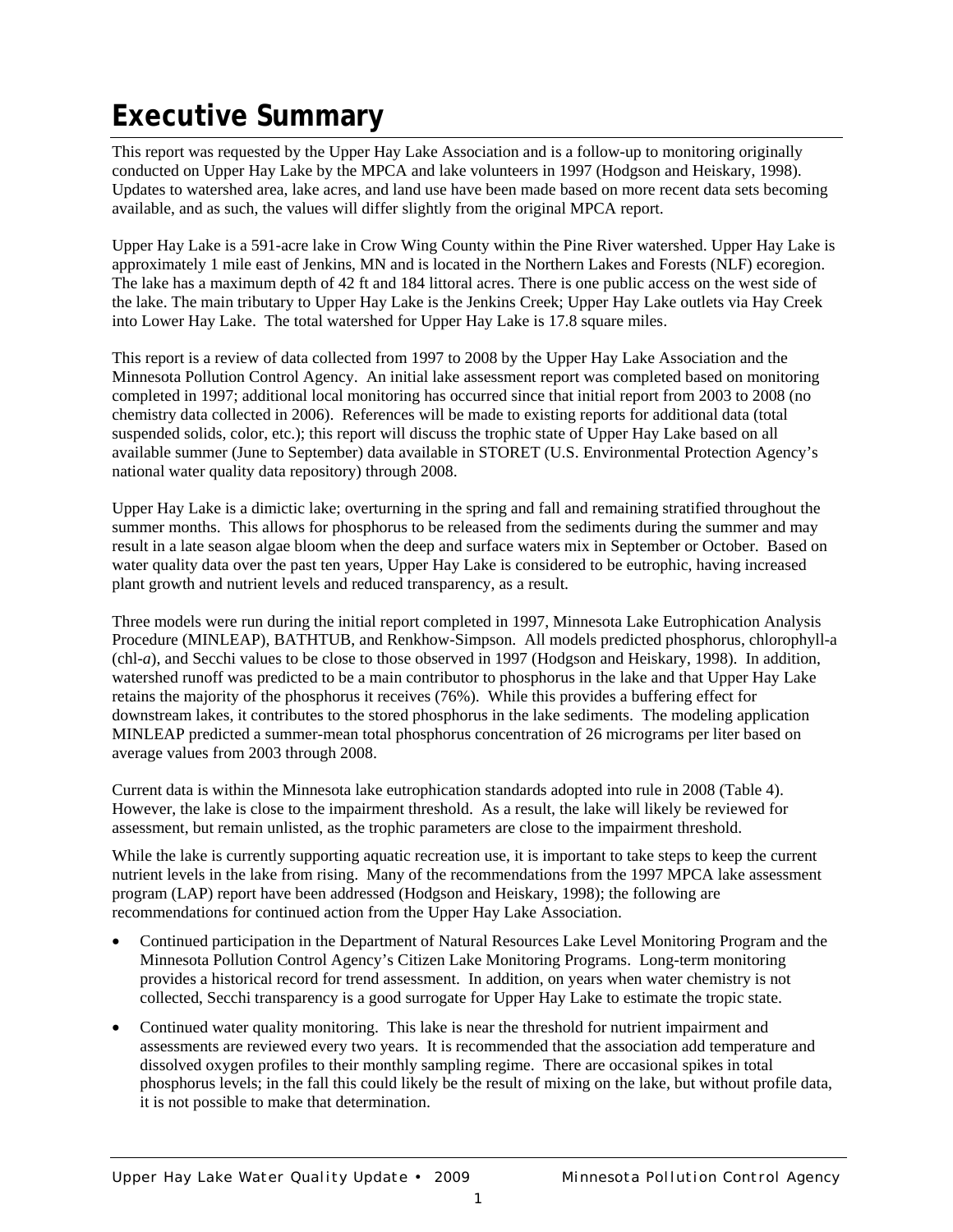- Continued work on septic system upgrades, maintenance, and education in the watershed. The 1997 LAP determined that 2-7% of the total phosphorus load to the lake was contributed by septic systems.
- Continued work with Crow Wing County Planning and Zoning and the Crow Wing County Soil and Water Conservation District on land use and development in the watershed, especially in the Hay Creek Watershed, which was identified as the main source of phosphorus loading to Upper Hay Lake in the 1997 LAP. Best management practices that are installed in the upper watershed should provide protection to the lake. The Lake Association developed a Lake Management Plan with the assistance of the Initiative Foundation in 2008. This document should be shared with local governmental units, especially the Local Water Plan Coordinator, as funding opportunities are often tied to waters being specifically identified in local water plans for restoration and protection activities.
- Continued work on shoreline restoration. The Upper Hay Lake Association has worked with DNR to develop an Aquatic Vegetation Management Plan. Restoration of shoreline provides improved habitat for fish spawning and provides food and habitat for fry and fingerlings. In addition, a natural shoreline will undergo less erosion than a disturbed shoreline; total phosphorus is typically deposited in lakes via erosion, as it binds to sediment.
- Continued communication with lake and watershed residents. The Upper Hay Lake Association has developed a webpage, has newsletters, and annual gatherings.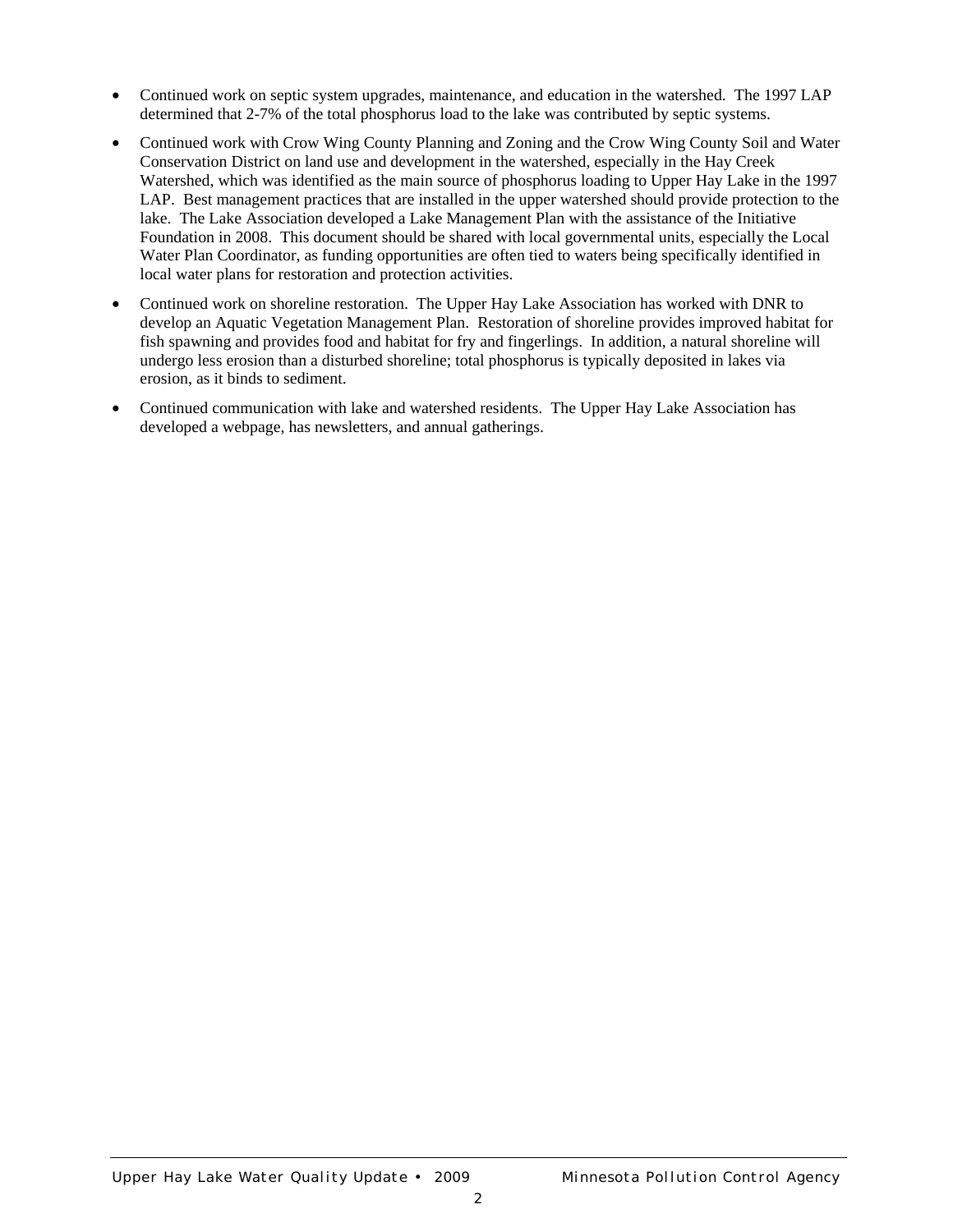## **Lake Assessment Program: Upper Hay Lake 2008**

### **Introduction**

Upper Hay Lake was sampled in 2003, 2004, 2005, 2007, and 2008 by the Upper Hay Lake Association, and jointly in 1997 by the MPCA and Upper Hay Lake Association. This report was compiled at the request of the Upper Hay Lake Association. Data analyzed will include all available data in STORET. Further detail on concepts and terms in this report can be found in the Guide to Lake Protection and Management (http://www.pca.state.mn.us/water/lakeprotection.html).

### **Background**

#### Lake Morphometry and Mixing

Upper Hay Lake is a 591-acre lake in Crow Wing County within the Pine River watershed. Upper Hay Lake is approximately 1 mile east of Jenkins, MN. The lake has a maximum depth of 42 feet, a mean depth of 16.7 feet and 185 littoral acres.

| Lake<br><b>Name</b> | Lake ID | Lake<br><b>Basin</b> | ∟ittoral<br>Area | Total<br>Watershed<br>Area | <b>Watershed:</b><br>Lake | Max.<br><b>Depth</b> | Average<br><b>Depth</b> | Lake<br><b>Volume</b> |
|---------------------|---------|----------------------|------------------|----------------------------|---------------------------|----------------------|-------------------------|-----------------------|
|                     |         | Acres                | %                | <b>Acres</b>               | Ratio                     | Ft.                  | Ft.                     | Acre-Ft.              |
| Upper               |         |                      |                  |                            |                           |                      |                         |                       |
| Hay                 | 18-0412 | 591                  | 31               | 11,400                     | 19:1                      | 42                   | 16.7                    | 9870                  |

**Table 1. Lake and watershed morphometric characteristics** 

Lake depth can have a significant influence on lake processes and water quality. One such process is *thermal stratification* (formation of distinct temperature layers), in which deep lakes (maximum depths of 30 - 40 feet or more) often stratify (form layers) during the summer months and are referred to as *dimictic* (Figure 1). These lakes fully mix or turn over twice per year; typically in spring and fall. Shallow lakes (maximum depths of 20 feet or less) in contrast, typically do not stratify and are often referred to as *polymictic*. Lakes with moderate depths may stratify intermittently during calm periods, but mix during heavy winds and during spring and fall. Measurement of temperature throughout the water column (surface to bottom) at selected intervals (e.g. every meter) can be used to determine whether the lake is well-mixed or stratified. It can also identify the depth of the thermocline (zone of maximum change in temperature over the depth interval). In general, dimictic lakes have an upper, well-mixed layer (epilimnion) that is warm and has high oxygen concentrations. In contrast, the lower layer (hypolimnion) is much cooler and often has little or no oxygen.

This low oxygen environment in the hypolimnion is conducive to the release of total phosphorus (TP) from the lake sediments. During stratification, dense colder hypolimnion waters are separated from the nutrient hungry algae in the epilimnion. Mixing events allow for the nutrient rich sediments to be re-suspended and available to algae. Most of the fish in the lake are usually found in the epilimnion or near the thermocline. Upper Hay Lake, based on historical temperature profiles, is dimictic.

#### **Figure 1. Lake Stratification**

**Polymictic Lake**  Shallow, no layers, Mixes continuously Spring, Summer & Fall

## **Dimictic Lake**

Deep, form layers, Mixes Spring/Fall

## **Intermittently Stratified**

Moderately deep Mixes during high winds Spring, Summer, & Fall

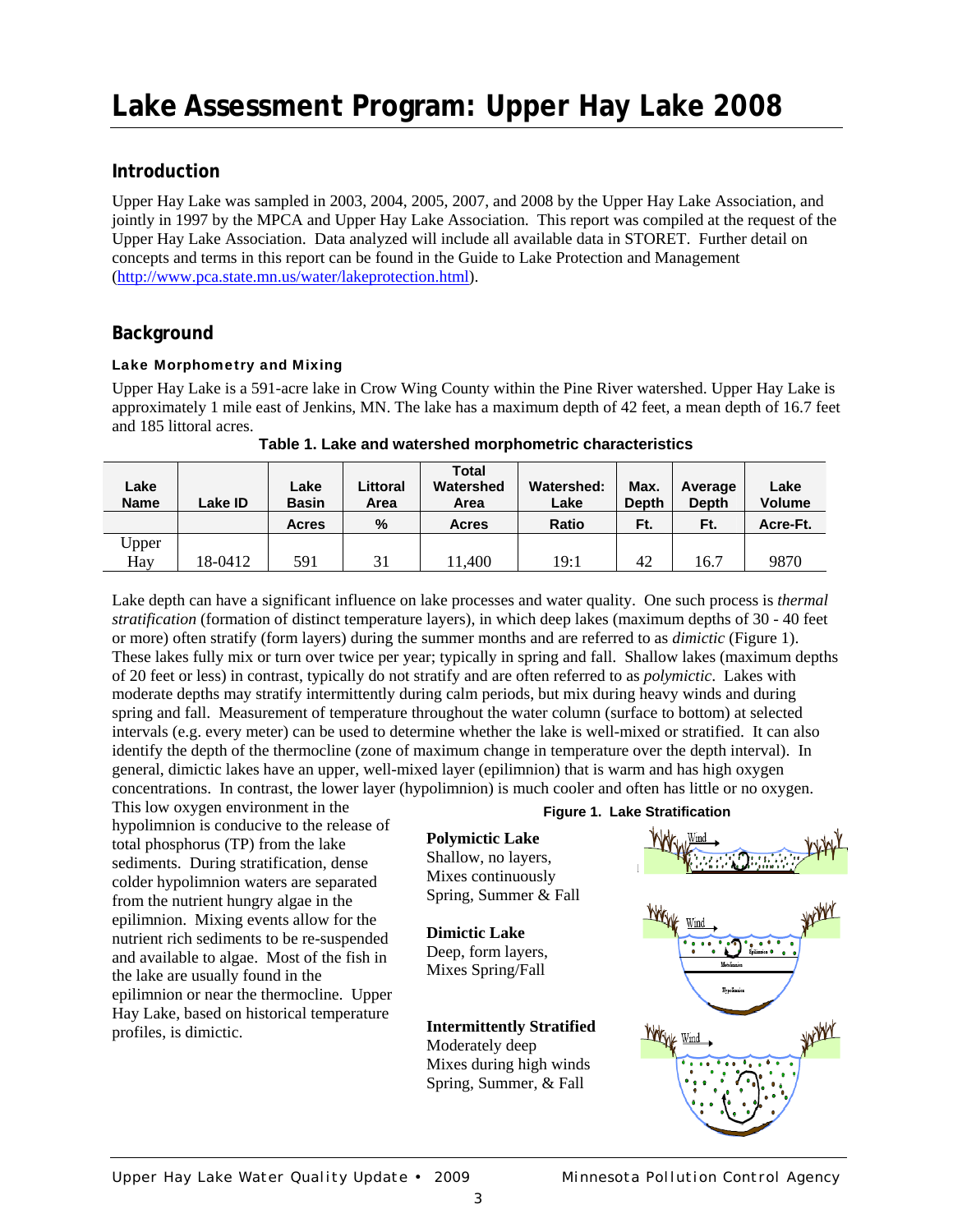#### Ecoregions, watershed, and land use

Minnesota is divided into seven regions, referred to as ecoregions, as defined by soils, land surface form, natural vegetation and current land use. Data gathered from representative, minimally impacted (reference) lakes within each ecoregion serve as a basis for comparing the water quality and characteristics of other lakes. Upper Hay Lake is located in the Northern Lakes and Forests (NLF) ecoregion (Figure 2).

The total watershed for Upper Hay Lake is 11,400 acres with much of that lying northwest of the lake (Figure 3). The public access is on the west side of the lake. The main tributary to Upper Hay Lake is Jenkins Creek; Upper Hay Lake outlets into Lower Hay Lake via Hay Creek.

Land use for the Upper Hay Lake watershed is dominated by forested (45%) and water/wetlands (32%). Grass and pasture make up 15% of the land use in the watershed; cultivated and

**Figure 2. Minnesota Ecoregions** 



developed land uses make up the remaining portion (5% and 3%, respectively) (Table 2).





Land use derived from the National Land Cover Dataset 2001. Watershed boundary determined from the MN DNR watershed catchments layer.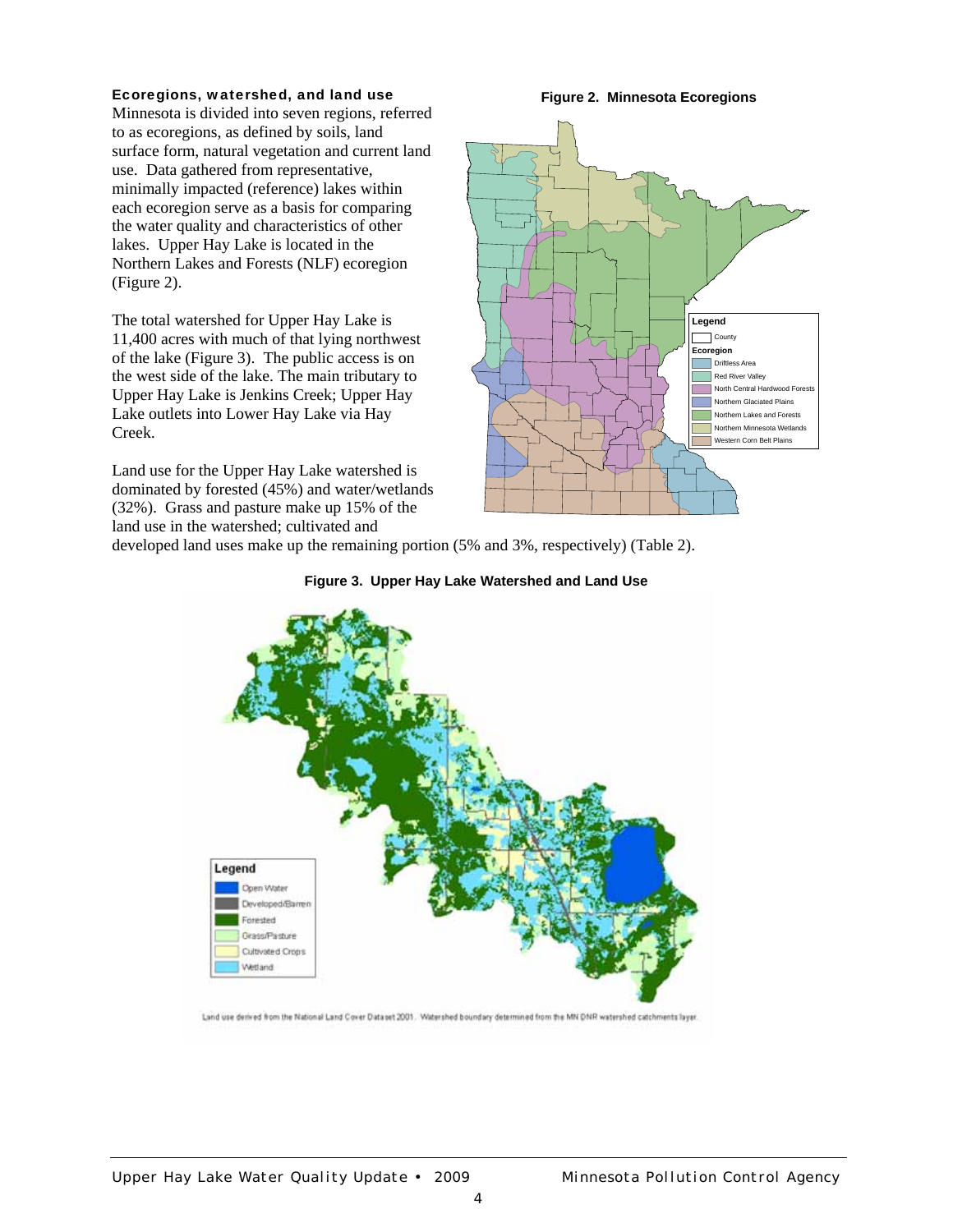| Land Use (%)          | Lake | <b>NLF</b>       |
|-----------------------|------|------------------|
|                       |      | <b>Ecoregion</b> |
| <b>Forest</b>         | 45   | $54 - 81$        |
| <b>Water/wetlands</b> | 32   | $14 - 31$        |
| Pasture/grasslands    | 15   | $0 - 6$          |
| <b>Cultivated</b>     | 5    | 1 >              |
| Urban                 | ?    |                  |

#### **Table 2. Watershed land use as compared to ecoregion reference lake interquartile ranges**

#### Precipitation

Based on state climatology records, precipitation averages 28 inches (0.7 m) annually in this part of the state (Figure 4) and 18 inches (0.45 m) between May and September. Recent summers (2004-2007) have been wetter than the normal expected precipitation and 2008 was well below the normal expected precipitation (15.53 inches). Typical annual evaporation and runoff values for lakes in the NLF ecoregion are 0.61 meters per year (m/yr) of evaporation and 0.23 m/yr of runoff.

#### Lake Level

A summary of lake level information was drawn from the Minnesota Department of Natural Resources (DNR) web site. Lake level data have been collected on Upper Hay Lake from September 1966 to September 2008. The highest recorded level was 1231.51 feet in June 2007 and the lowest record was 1229.64 in July 1970. The lake level has ranged 1.87 feet since 1966. A

hydrograph of the period of record indicates relatively stable water levels; however, most of the data is from the previous four years (Figure 5). There is a break in the data seen below with single measurements taken each year in 1966, 1970, 1991, and 2002, and more continuous data collected since 2005.



#### **Figure 5. Upper Hay Lake Level Hydrograph**

**Figure 4. Normal Annual Precipitation**

State Climatology Office - DNR Waters<br>July 2003

Normal Annual Precipitation

in che: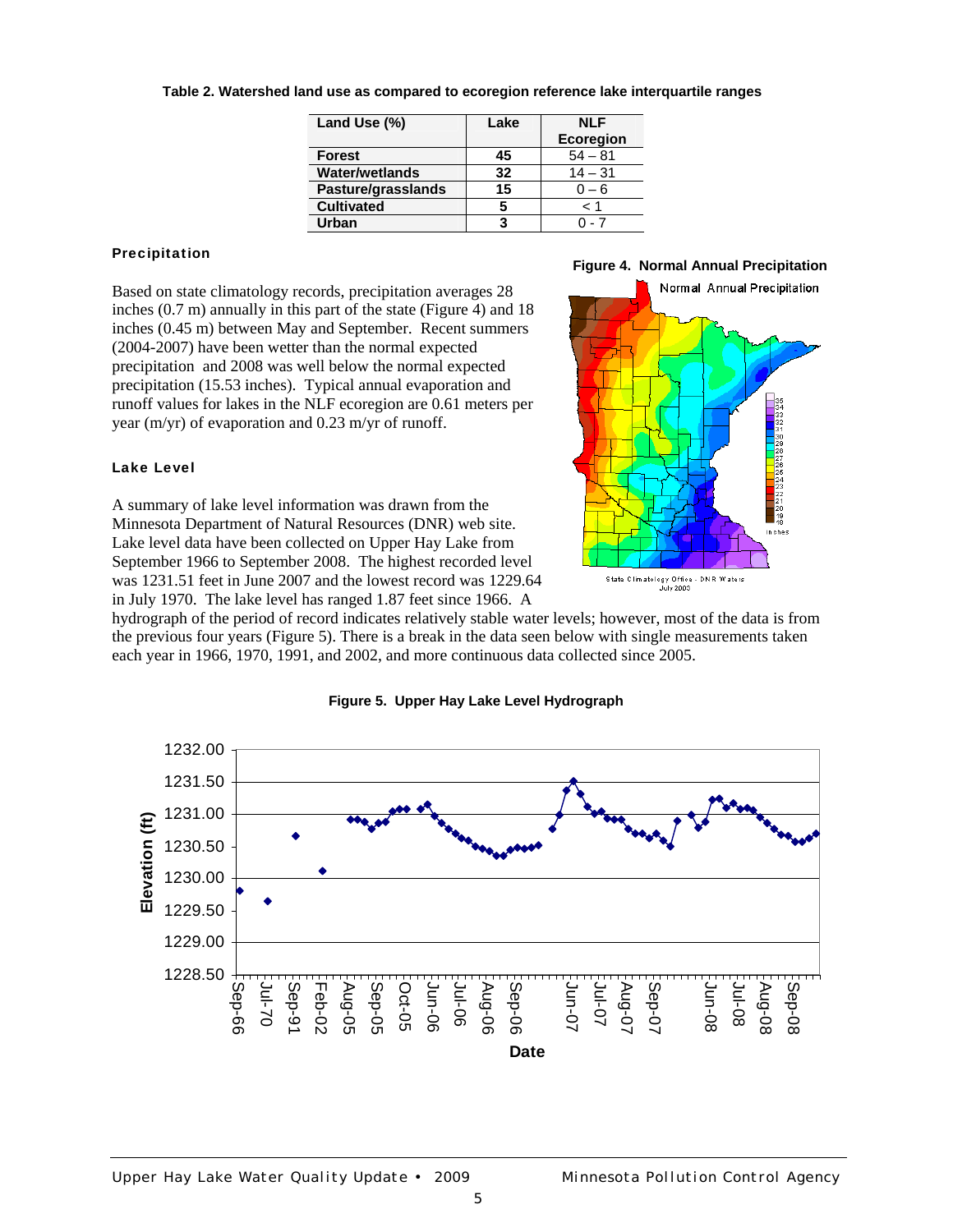#### Status of the Fishery

A summary of fisheries information was drawn from the DNR web site. Upper Hay Lake was most recently surveyed for fish population in August 2002. This survey provided results similar to those found in the 1997 survey. Largemouth bass catch was average, with the majority of the fish larger than 12". Bluegill, walleye, and northern pike were all considered to be average catches. Bluegill and yellow perch were found in below average numbers. Walleye are actively managed in the lake, with fry stocked annually at a rate of 1000 fry per littoral acre (184,000 fry). It was noted that the plant community was quite diverse, with 31 species present. The emergent and submerged aquatic plant species were essential to providing spawning habitat and food and cover for game fish and other aquatic species.

### **Methods**

Data have been collected on Upper Hay Lake for many years primarily by the Upper Hay Lake Association over the May to September monitoring window. Most recently data have been collected monthly by lake association volunteers at Site 101 (Figure 7; 2003-2005, 2007, 2008) and analyzed by ERA Laboratories in Duluth, MN. In 1997, MPCA staff sampled the lake with the assistance of volunteers at sites 101 and 201 (Figure 7). Samples were collected monthly and were analyzed by the Minnesota Department of Health Laboratory. All data were analyzed using U.S. Environmental Protection Agency (EPA) approved methods.





Samples were primarily analyzed for TP and chl-*a* . Secchi disk transparency was also collected during sampling events. All data for this report was stored in STORET, EPA's national water quality data bank.

### **Results and Discussion**

**Dissolved oxygen and temperature.** Profiles were taken at one-meter intervals at site 101 from 1994 to 2002. A comparison of the mid-summer profiles is found in Figure 8. Upper Hay Lake stratifies consistently at a depth of 4 to 6 meters. The dissolved oxygen (DO) typically drops below 5 milligrams per liter (mg/L), the concentration necessary to support game fish, below a depth of 4 to 7 meters (Figure 7). Under these low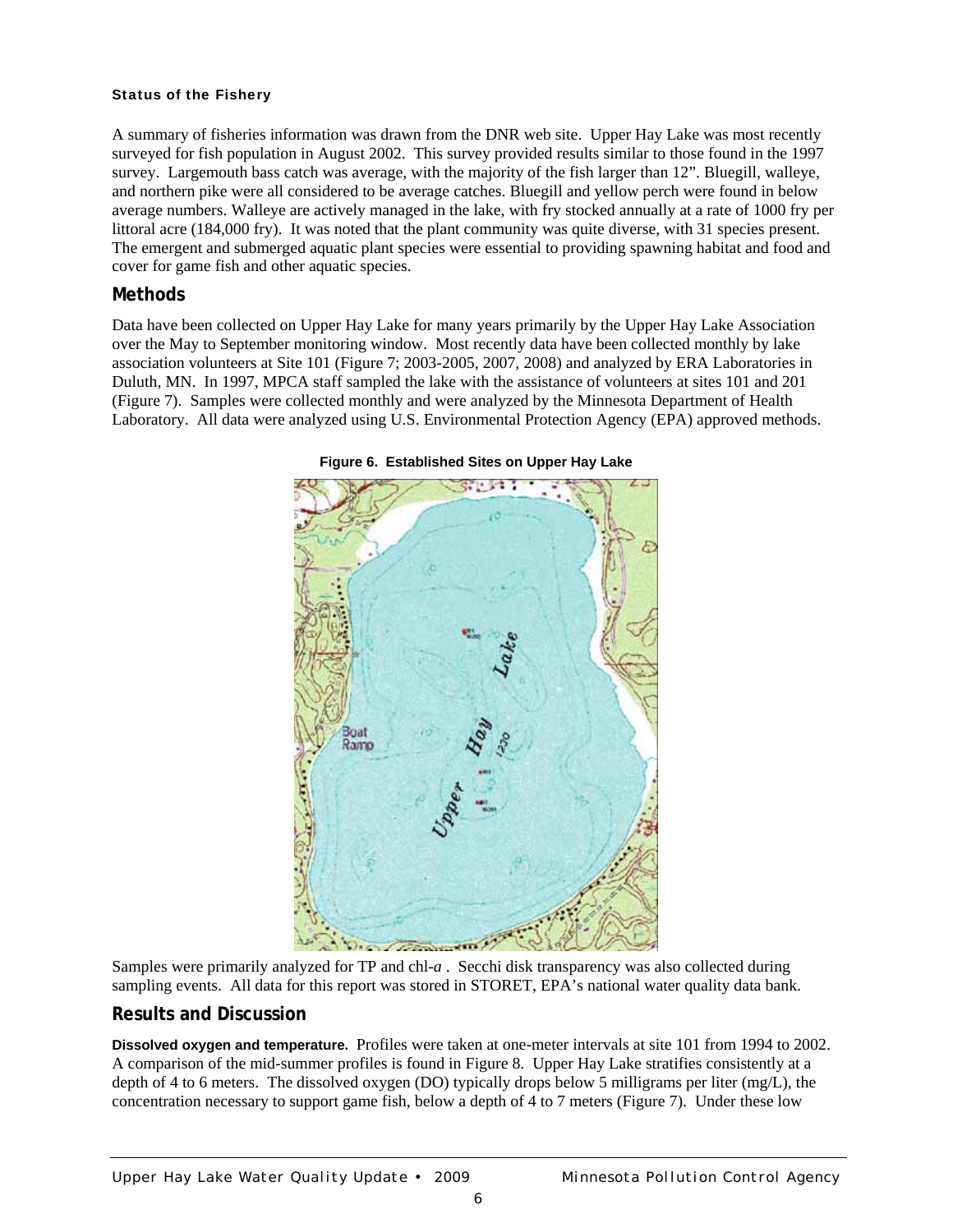oxygen conditions, TP can often be released from the sediments, creating an internal cycling of nutrients that promote algal growth.

#### **Figure 7. Upper Hay Lake Mid-Summer Temperature and Dissolved Oxygen Profiles**



**Upper Hay Lake Dissolved Oxygen Profiles**



**Figure 8. Upper Hay Lake Long Term Summer-Mean Trophic State Parameters** 



**Total Phosphorus.** TP is the limiting nutrient for plant growth in fresh waters. Since 2003, summer average TP concentrations have ranged from 21 to 58 micrograms per liter (µg/L) in the surface waters of Upper Hay Lake (Figure 9). In general, TP is high at spring overturn, somewhat stable in June through August, and then increases in September. The September increase likely coincides with fall overturn. Based on a review of the data record, 4 data points were either changed or excluded in STORET as the data were suspect. TP values collected on 5/23/05, 8/22/05, and 9/21/08 were all extremely high considering the reported chl-*a* and Secchi values, and the TP data were therefore excluded from STORET. The 5/22/07 sample collected at site 101 was likely switched – the surface sample is now in STORET as 31 µg/L and the depth sample is 47 µg/L. The original 1997 report used 31 µg/L in the surface TP calculation.

**Chlorophyll-a.** Chl-*a*, a pigment found in algae, is used to estimate the amount of algal production in a lake. Since 2003, the chl-*a* concentration has been well within the ecoregion reference typical range (Figure 9). Concentrations greater than 10 µg/L would be considered a mild algal bloom. Samples collected since 2003 show that this level has only been exceeded 5 times.

**Secchi disk transparency.** Transparency is generally a function of the amount of algae in the water. Suspended sediments or color (due to dissolved organic material) may also reduce water transparency. Color (10 to 30 Pt-Co Units) was within the expected range for the ecoregion; total suspended solids and total suspended inorganic solids concentrations were on the high end of ecoregion reference lake expected values (data only available for 1997). As a result, these parameters likely would not have affected the transparency readings. Secchi transparency has been on the low end of the typical range for NLF reference lakes.

*Upper Hay Lake Water Quality Update • 2009 Minnesota Pollution Control Agency*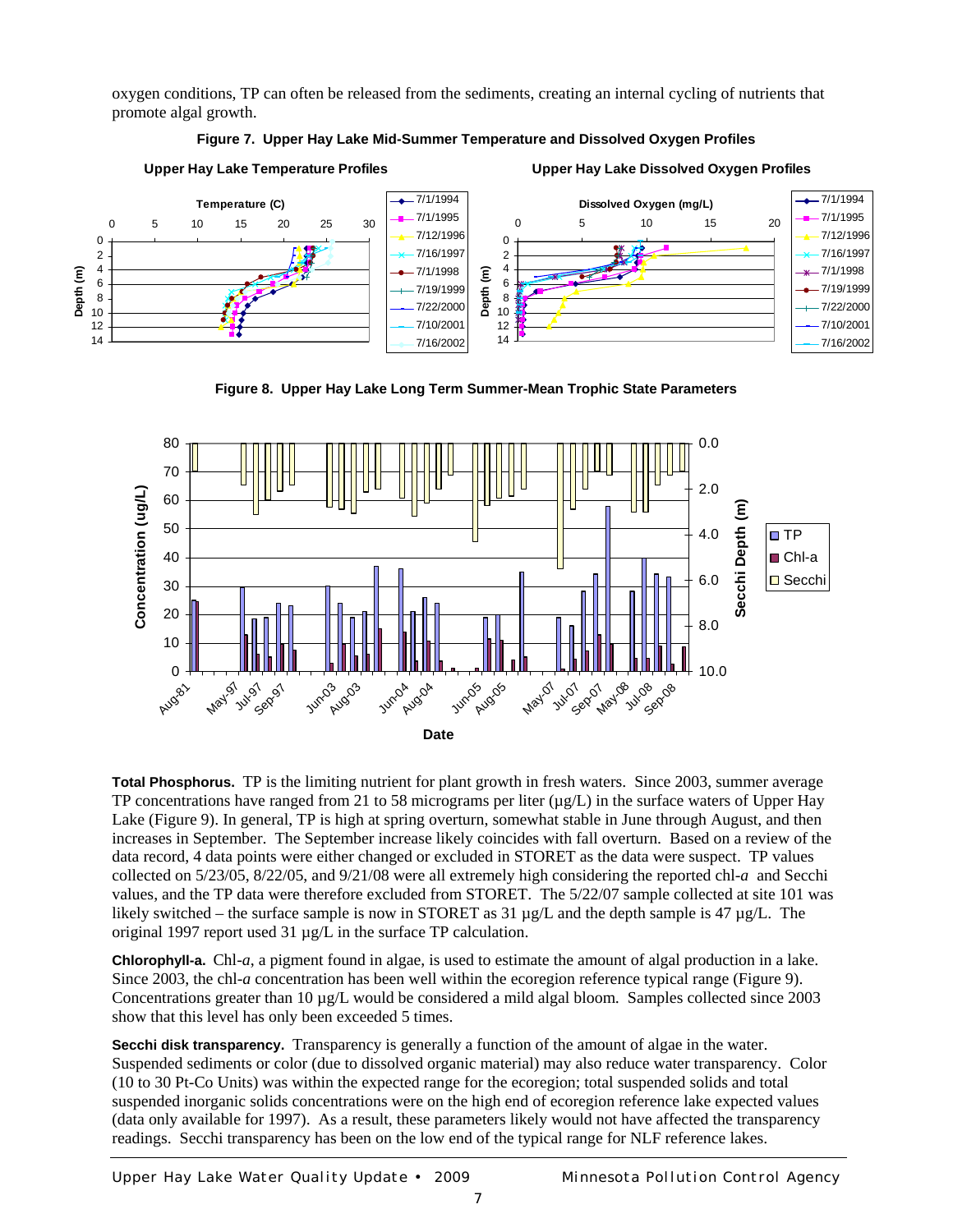| <b>Parameter</b>                                  | 1997   | 2003 | 2004 | 2005 | 2007 | 2008 | <b>NLF</b>    |
|---------------------------------------------------|--------|------|------|------|------|------|---------------|
| Number of reference lakes                         |        |      |      |      |      |      | 30            |
| Total Phosphorus (µg/L)                           | 21.5   | 25   | 24   | 25   | 34   | 36   | $14 - 27$     |
| Chlorophyll mean (µg/L)                           | 7.3    | 8.9  | 4.7  | 7.8  | 8.5  | 6.2  | $4 - 10$      |
| Secchi Disk (meters)                              | 2.3    | 2.5  | 2.3  | 2.4  | 1.9  | 1.9  | $2.4 - 4.6$   |
| Total Kjeldahl Nitrogen (mg/L)                    | 0.55   |      |      |      |      |      | $0.4 - 0.75$  |
| Nitrite + Nitrate-N (mg/L)                        | < 0.05 |      |      |      |      |      | < 0.01        |
| Alkalinity (mg/L)                                 | 90     |      |      |      |      |      | $40 - 140$    |
| Color (Pt-Co U)                                   | 27     |      |      |      |      |      | $10 - 35$     |
| Chloride (mg/L)                                   | 3.4    |      |      |      |      |      | $0.6 - 1.2$   |
| Total Suspended Solids (mg/L)                     | 2.3    |      |      |      |      |      | $<1 - 2$      |
| <b>Total Suspended Inorganic</b><br>Solids (mg/L) | 1.7    |      |      |      |      |      | $<1 - 2$      |
| TN:TP ratio                                       | 22:1   |      |      |      |      |      | $25:1 - 35:1$ |
| <b>TSI</b>                                        | 48     | 50   | 48   | 50   | 53   | 52   |               |

**Table 3. Upper Hay lake summer-mean measurements as compared to typical reference lake ranges** 

### **Trophic State Index**

One way to evaluate the trophic status of a lake and to interpret the relationship between TP, chl-*a*, and Secchi disk transparency is Carlson's Trophic State Index (TSI) (Carlson 1977). This index was developed from the interrelationships of summer Secchi disk transparency and the concentrations of surface water chl-*a* and TP. TSI values are calculated as follows:

Total Phosphorus TSI (TSIP) =  $14.42 \ln(T) + 4.15$ 

Chlorophyll-a TSI (TSIC) =  $9.81 \ln$  (Chl-a) + 30.6

Secchi disk TSI  $(TSIS) = 60 - 14.41 \ln(SD)$ 

TP and chl-*a* are in  $\mu$ g/L and Secchi disk is in meters. TSI values range from 0 (ultraoligotrophic) to 100 (hypereutrophic). In this index, each increase of ten units represents a doubling of algal biomass.

Average values for trophic parameters in Upper Hay Lake and respective TSIs are presented in Figure 9 (calculated using 1999 to 2008 data; the current assessment cycle). Based on these values, Upper Hay Lake's current trophic condition would be considered to be on the borderline between *mesotrophic and eutrophic*. Individual TSI values for TP, chl-*a*, and Secchi all agree quite well with each other (Figure 10). As a result, Secchi disk transparency provides a

**Figure 9. Annual Trophic State Index** 



good basis for characterizing lake trophic status and trends over time. TSI values for individual years can be found in Table 2.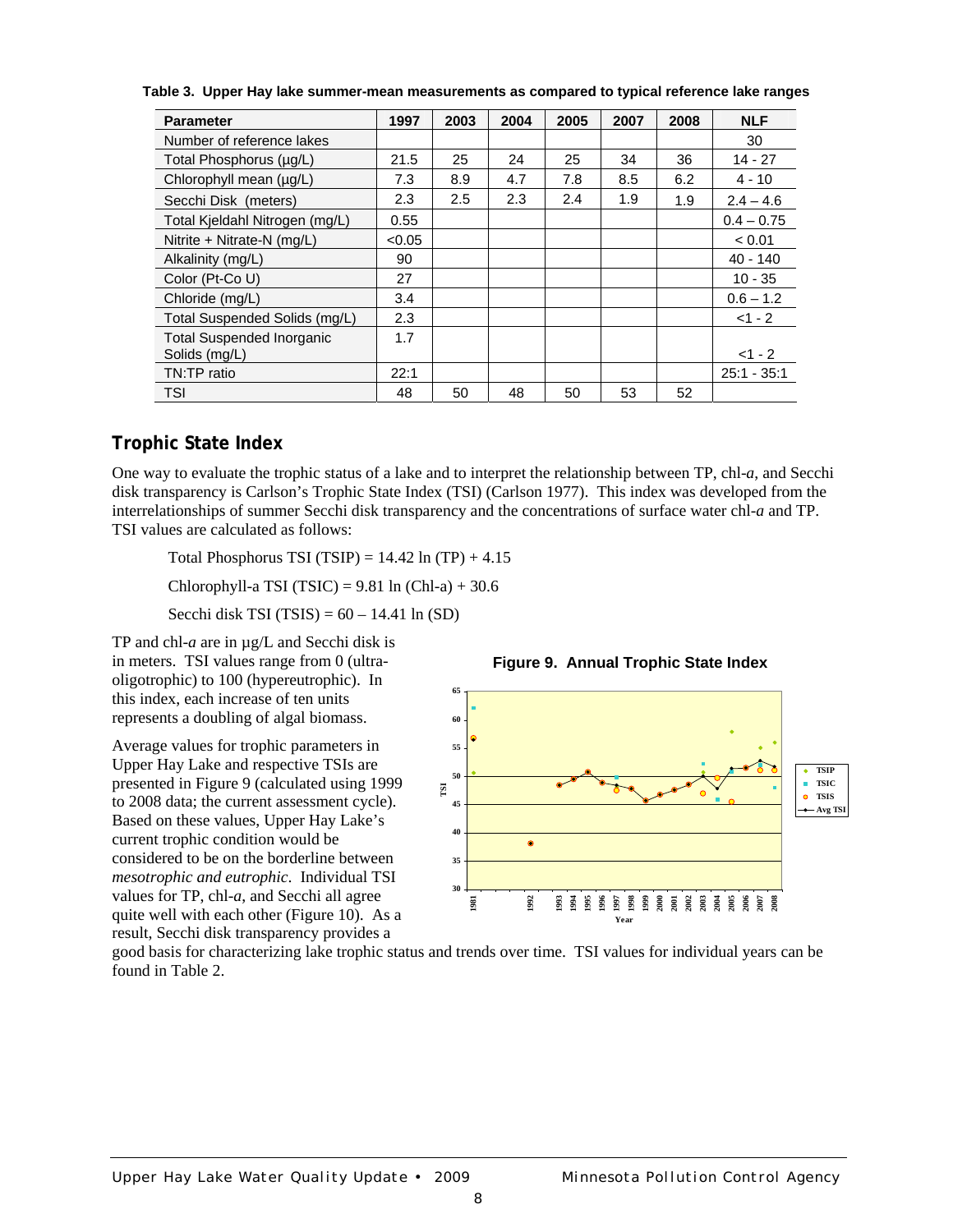### **FIGURE 10. Carlson's Trophic State Index for Upper Hay Lake R.E. Carlson**

- **TSI < 30** Classical Oligotrophy: Clear water, oxygen throughout the year in the hypolimnion, salmonid fisheries in deep lakes. **TSI 30 - 40** Deeper lakes still exhibit classical oligotrophy, but some shallower lakes will become anoxic in the hypolimnion during the summer. **TSI 40 - 50** Water moderately clear, but increasing probability of anoxia in hypolimnion during summer. **TSI 50 - 60** Lower boundary of classical eutrophy: Decreased transparency, anoxic hypolimnia during the summer, macrophyte problems evident, warm-water fisheries only. **TSI 60 - 70** Dominance of blue-green algae, algal scums probable, extensive macrophyte problems. **TSI 70 - 80** Heavy algal blooms possible throughout the summer, dense macrophyte beds, but extent limited by light penetration. Often would be classified as hypereutrophic.
- **TSI > 80** Algal scums, summer fish kills, few macrophytes, dominance of rough fish.

|                                                                                                                        |    |      | <b>OLIGOTROPHIC</b> |    | <b>MESOTROPHIC</b> |                      |     | <b>EUTROPHIC</b> |    | <b>HYPEREUTROPHIC</b> |           |     |
|------------------------------------------------------------------------------------------------------------------------|----|------|---------------------|----|--------------------|----------------------|-----|------------------|----|-----------------------|-----------|-----|
| <b>TROPHIC STATE</b><br><b>INDEX</b>                                                                                   | 20 | 25   | 30                  | 35 | 40<br>45           | 50                   | 55  | 60               | 65 | 70                    | 75        | 80  |
| <b>TRANSPARENCY</b><br>(METERS)                                                                                        | 15 | 10 8 |                     | 6  |                    | 0                    | 1.5 |                  |    | 0.5                   | 0.3       |     |
| <b>CHLOROPHYLL-A</b><br>$(\mu g/L)$                                                                                    |    | 0.5  |                     |    |                    |                      | 10  | 30<br>20<br>15   | 40 |                       | 60 80 100 | 150 |
| <b>TOTAL</b><br><b>PHOSPHORUS</b><br>$(\mu g/L)$                                                                       | 3  | 5    | 7                   | 10 | 15                 | 20 25 30             |     | 40<br>50 60      |    | 80 100                | 150       |     |
| After Moore, l. and K. Thornton, [Ed.]1988. Lake and Reservoir Restoration Guidance<br>Manual. USEPA>EPA 440/5-88-002. |    |      |                     |    |                    |                      |     |                  |    |                       |           |     |
| <b>NLF</b> Ecoregion Range:                                                                                            |    |      |                     |    |                    | Upper Hay: $\bullet$ |     |                  |    |                       |           |     |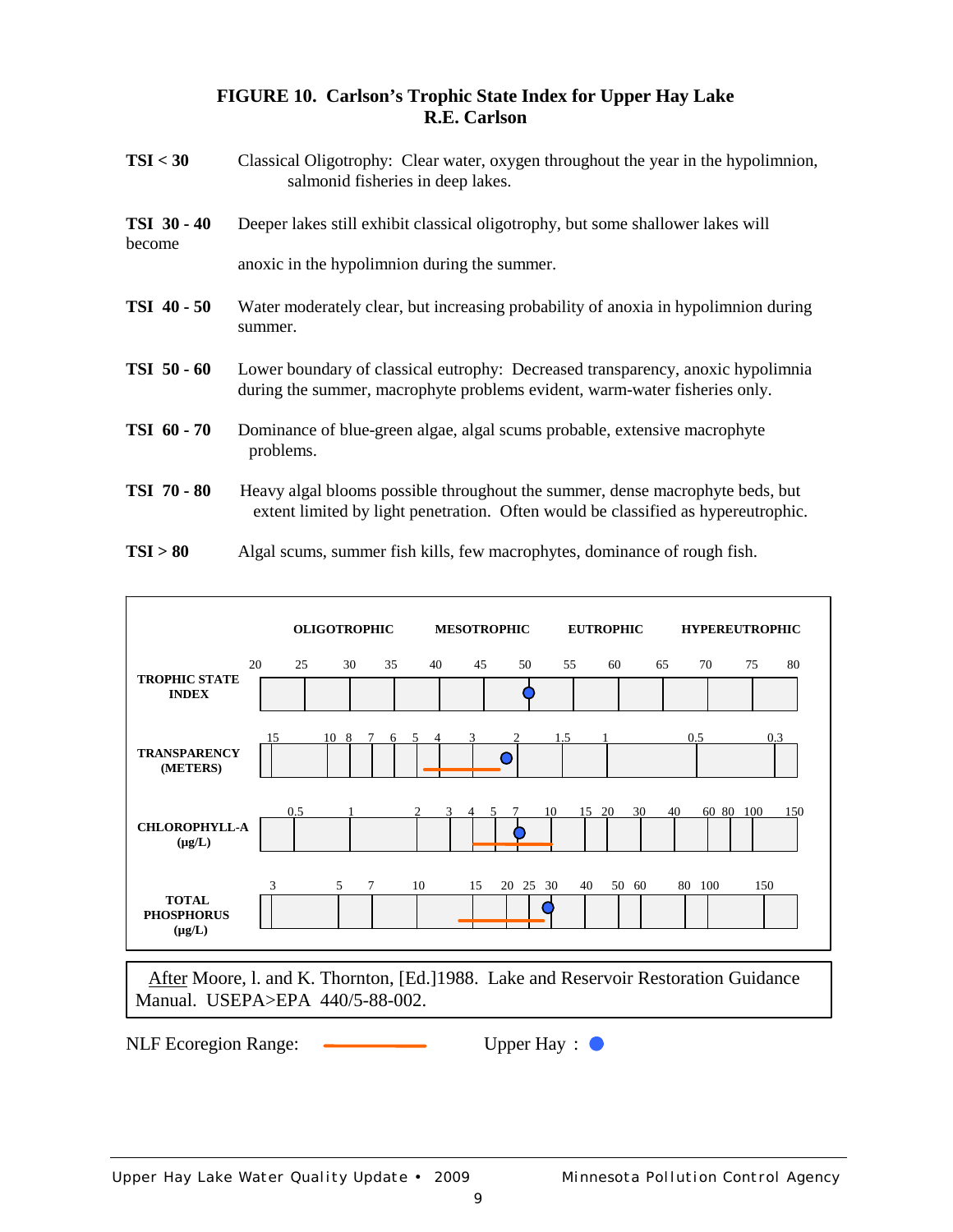## **Trophic Status Trends**

Upper Hay Lake has been routinely monitored for TP, chl-*a*, and Secchi depth since 1997. All parameters have been quite consistent over this period of record with TP ranging from 20-25  $\mu g/L$ , chl-*a* from 5-8  $\mu g/L$ , and Secchi from 2.0 -2.2 m (Figure 11). In 2007 and 2008, there was a marked increase in TP; however chl-*a*  and Secchi did not exhibit a corresponding change. In calculating these trends, it is important to note that TP values were removed from the data set as the TP was disproportionately high compared to the response parameters of chl-*a* and Secchi (May and August 2005, and September of 2008). Based on the most recent trend analysis for Secchi transparency, Upper Hay Lake does not show a statistically significant trend of declining or improving transparency. It is possible, with the higher rainfall amounts in recent years that the coloration of the water has increased; however, no color samples have been analyzed since 1997. Chl-*a* concentrations have not increased over the last decade; transparency does not appear to be limited by algal production.

Figure 11 includes standard error bars; if no bars exist; only a single sample was taken for that year. The graph includes data collected from June to September each year; the actively growing season for lakes. Where data were available on multiple sites, they were averaged and a whole lake value was depicted (Figure 11 and Table 2).



**Figure 11. Long-Term Summer-Mean Trophic State Parameters and Secchi Transparency** 

### **Modeling**

Numerous mathematical models are available for estimating nutrient and water budgets for lakes. These models can be used to relate the flow of water and nutrients from a lake's watershed to observed conditions in the lake. These models can also be used for estimating changes in the quality of the lake as a result of altering nutrient inputs to the lake or altering the amount of water that flows into the lake.

To analyze the water quality data recently collected on Upper Hay Lake, MINLEAP (Wilson and Walker, 1989) was used. MINLEAP was developed by MPCA staff based on an analysis of data collected from ecoregion reference lakes. It was intended to be used as a screening tool for estimating lake nutrient conditions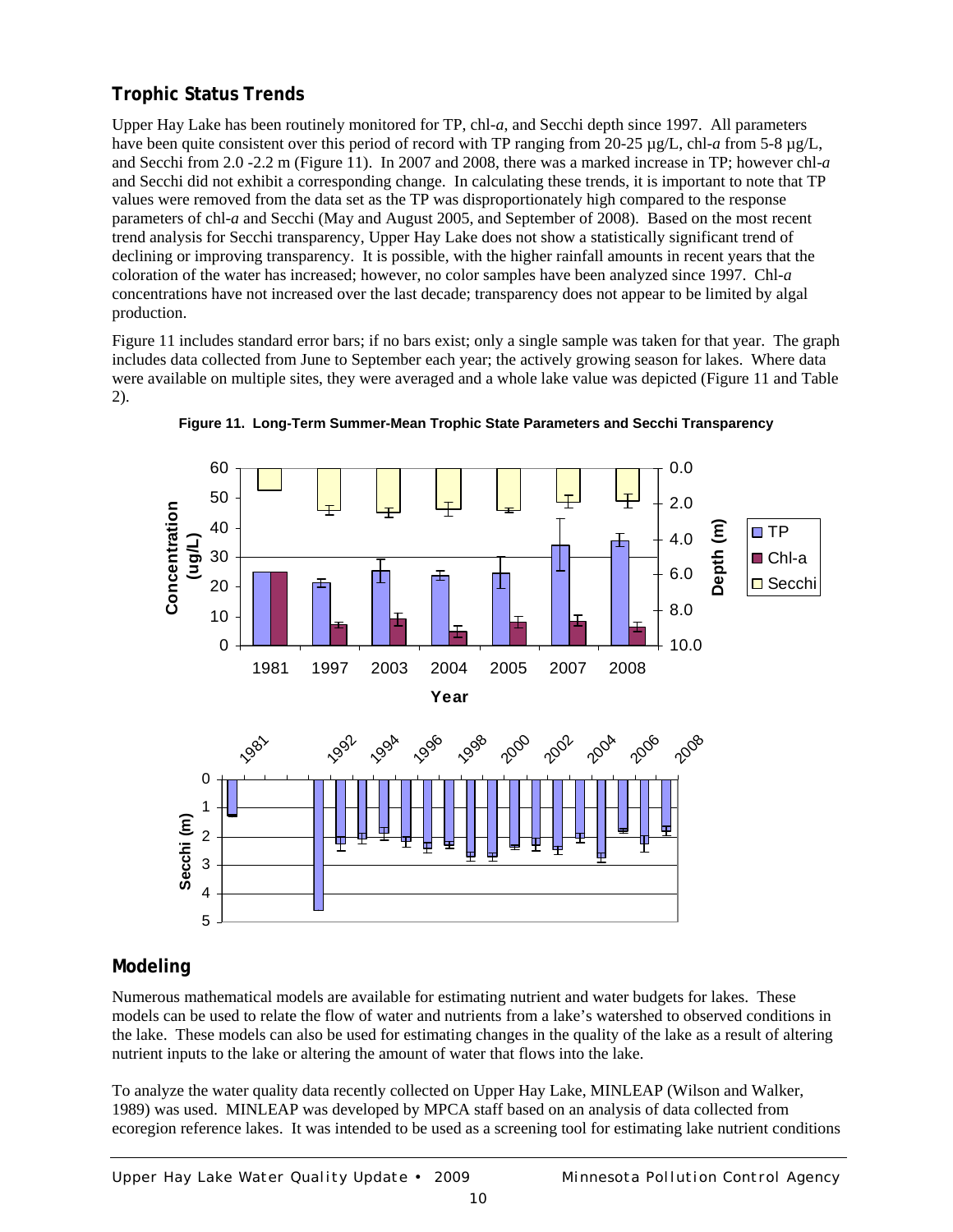with minimal input data. MINLEAP was run for Upper Hay Lake and model results were compared to recent data (Table 3). Model predictions are comparable to the lower values observed in recent years (2000 and 2006). Estimated background phosphorus was predicted using 1997 data only, with a predicted TP level of 20  $\mu$ g/L.

| <b>Parameter</b>        | 1997 | 2003 | 2004 | 2005 | 2007 | 2008 | <b>MINLEAP</b><br><b>Prediction</b> |
|-------------------------|------|------|------|------|------|------|-------------------------------------|
| Total Phosphorus (µq/L) | 21.5 | 25   | 24   | 25   | 34   | 36   | 26                                  |
| Chlorophyll mean (µg/L) | 7.3  | 8.9  | 4.7  | 7.8  | 8.5  | 6.2  | 7.7                                 |
| Secchi Disk<br>(meters) | 2.3  | 2.5  | 2.3  | 2.4  | 1.9  | 1.9  | 2.3                                 |

**Table 4. Observed Summer-Mean Compared to MINLEAP Predicted Outputs** 

Another way to place lake condition in perspective is to compare modern-day TP concentrations to historic, specifically pre-European conditions (1750 – 1800 time period). One technique for estimating pre-European conditions or changes over time involves the collection of a sediment core from the bottom of the lake. The core is sectioned and the various sections are "dated" by means of various techniques. Diatom fossils in cores can be used to estimate the trophic status of the lake as their environmental requirements are well known (i.e. range phosphorus concentrations). Lakes from across Minnesota's four main ecoregions were sampled and pre-European trophic status and trends were developed (Heiskary and Swain, 2002). Upper Hay Lake was not a part of this study, but several nearby lakes in Crow Wing County were included. Based on twenty NLF lakes, pre-European interquartile range for TP was  $8 - 27 \mu$ g/L.

### **303(d) Impaired Waters Assessment and Goal Setting**

Eutrophication standards are now in place for assessing the aquatic recreation use support for lakes in Minnesota. For deep lakes in the NLF ecoregion to be considered supporting aquatic recreation use, the following must be met:  $TP < 30 \mu g/L$ , chl- $a < 9 \mu g/L$ , and Secchi disk transparency  $> 2.0$  meters. To be deemed impaired, TP and either chl-*a* or Secchi depth must exceed the standards. Based on data that will be used in the 2010 assessment cycle, Upper Hay Lake would not exceed the eutrophication standards and would not appear on the 303(d) impaired waters list. However, a continued increase in total phosphorus, coupled with either an increase in chl-*a* or a decline in Secchi transparency could cause the lake to be listed in future assessment cycles.

| <b>Ecoregion</b>                  | <b>TP</b> | Chl-a     | Secchi |
|-----------------------------------|-----------|-----------|--------|
|                                   | $\mu$ g/L | $\mu$ g/L | meters |
| NLF – Aquatic Rec. Use (Class 2B) | < 30      | 9 >       | > 2.0  |
| Upper Hay Lake 1999 to 2008 data  | 29        | 7.2       | 2.2    |

**Table 5. Minnesota Lake Eutrophication Standards** 

For Upper Hay Lake, it would be desirable to reduce in-lake TP levels. Based on modeling done in previous studies and this report and the pre-European diatom-inferred TP of NLF ecoregion lakes, maintaining an inlake TP on the order of 20-25  $\mu$ g/L would be recommended.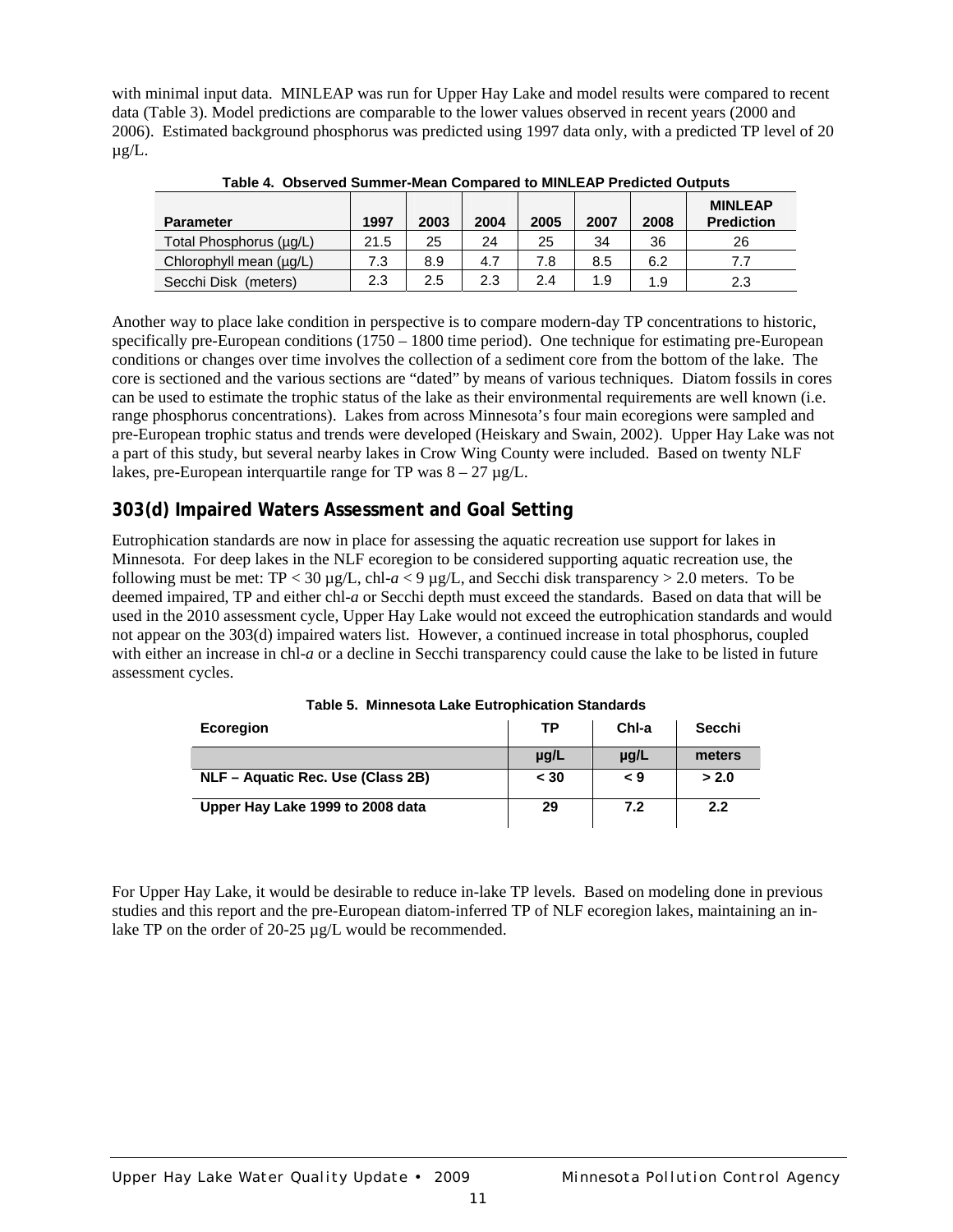## **References**

Carlson, R. E. 1977. A trophic state index for lakes. Limnology and Oceanography 22: 361-369.

Heiskary, S. A. and E. Swain. 2002. Water quality reconstruction from fossil diatoms: applications for trend assessment, model verification, and development of nutrient criteria for lakes in Minnesota USA. Minnesota Pollution Control Agency. St. Paul, Minnesota.

Hodgson, J. and S. A. Heiskary. 1998. Lake Assessment Program 1997: Upper Hay Lake. Minnesota Pollution Control Agency. St. Paul, Minnesota.

Vighi M. and G. Chiaudani. 1985. A simple method to estimate lake phosphorus concentrations resulting form natural background loading. Wat. Res. 19: 987-991.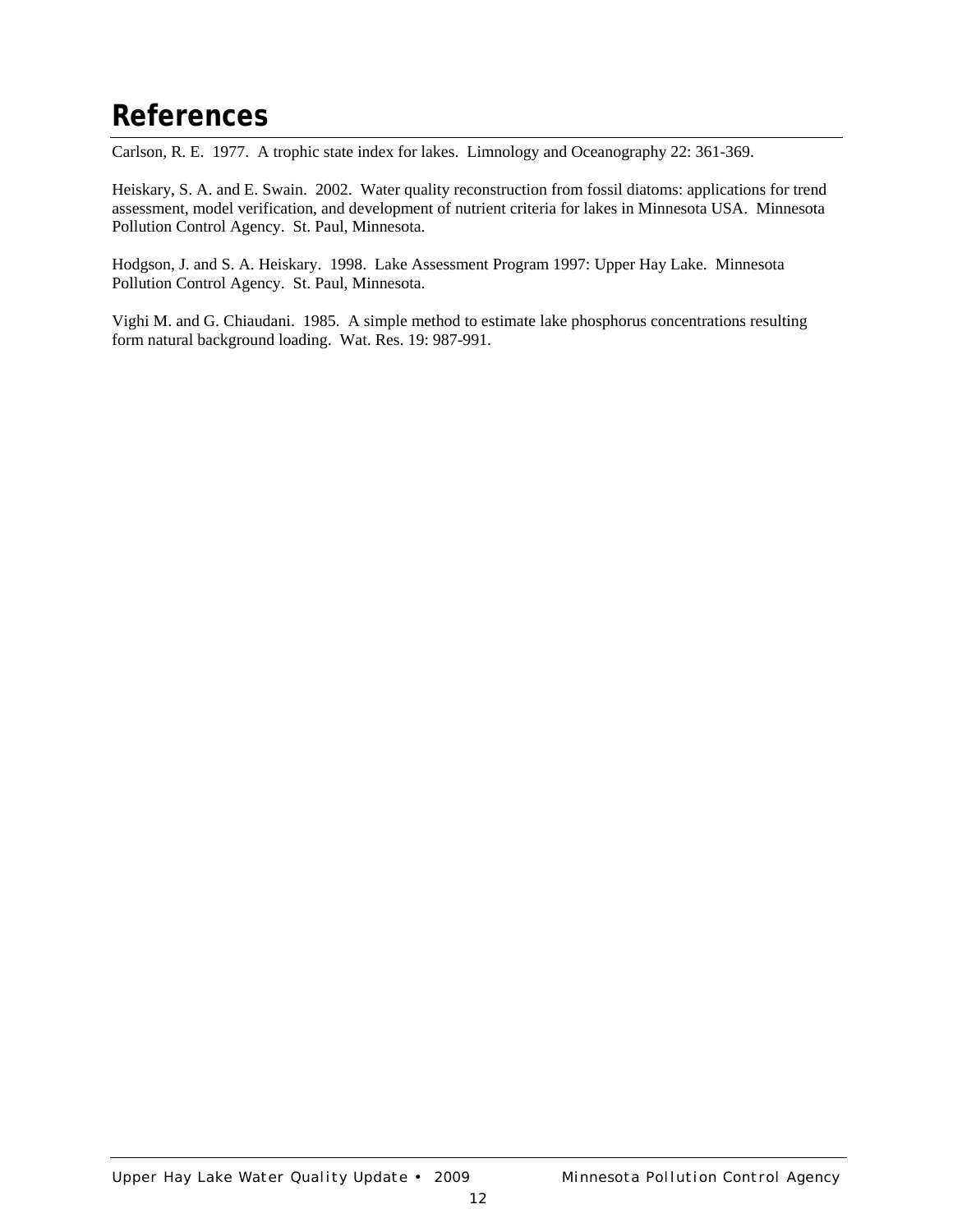## **Appendix A: Glossary**

Acid Rain: Rain with a higher than normal acid range (low pH) often caused by polluted air mixing with cloud moisture.

Algal Bloom: An unusual or excessive abundance of algae.

Alkalinity: Capacity of a lake to neutralize acid.

Bioaccumulation: Build-up of toxic substances in fish flesh. Toxic effects may be passed on to humans eating the fish.

Biomanipulation: Adjusting the fish species composition in a lake as a restoration technique.

Dimictic: Lakes which thermally stratify and mix (turnover) once in spring and fall.

Ecoregion: Areas of relative homogeneity. EPA ecoregions have been defined for Minnesota based on land use, soils, landform, and potential natural vegetation.

Ecosystem: A community of interaction among animals, plants, and microorganisms, and the physical and chemical environment in which they live.

Epilimnion: Most lakes form three distinct layers of water during summertime weather. The epilimnion is the upper layer and is characterized by warmer and lighter water.

Eutrophication: The aging process by which lakes are fertilized with nutrients. Natural eutrophication will very gradually change the character of a lake. Cultural eutrophication is the accelerated aging of a lake as a result of human activities.

Eutrophic Lake: A nutrient-rich lake – usually shallow, "green" and with limited oxygen in the bottom layer of water.

Fall Turnover: Cooling surface waters, activated by wind action, sink to mix with lower levels of water. As in spring turnover, all water is now at the same temperature.

Hypolimnion: The bottom layer of lake water during the summer months. The water in the hypolimnion is denser and much colder than the water in the upper two layers.

Lake Management: A process that involves study, assessment of problems, and decisions on how to maintain a lake as a thriving ecosystem.

Lake Restoration: Actions directed toward improving the quality of a lake.

Lake Stewardship: An attitude that recognizes the vulnerability of lakes and the need for citizens, both individually and collectively, to assume responsibility for their care.

Limnetic Community: The area of open water in a lake providing the habitat for phytoplankton, zooplankton and fish.

Littoral Community: The shallow areas around a lake's shoreline, dominated by aquatic plants. The plants produce oxygen and provide food and shelter for animal life.

Mesotrophic Lake: Midway in nutrient levels between the eutrophic and oligotrophic lakes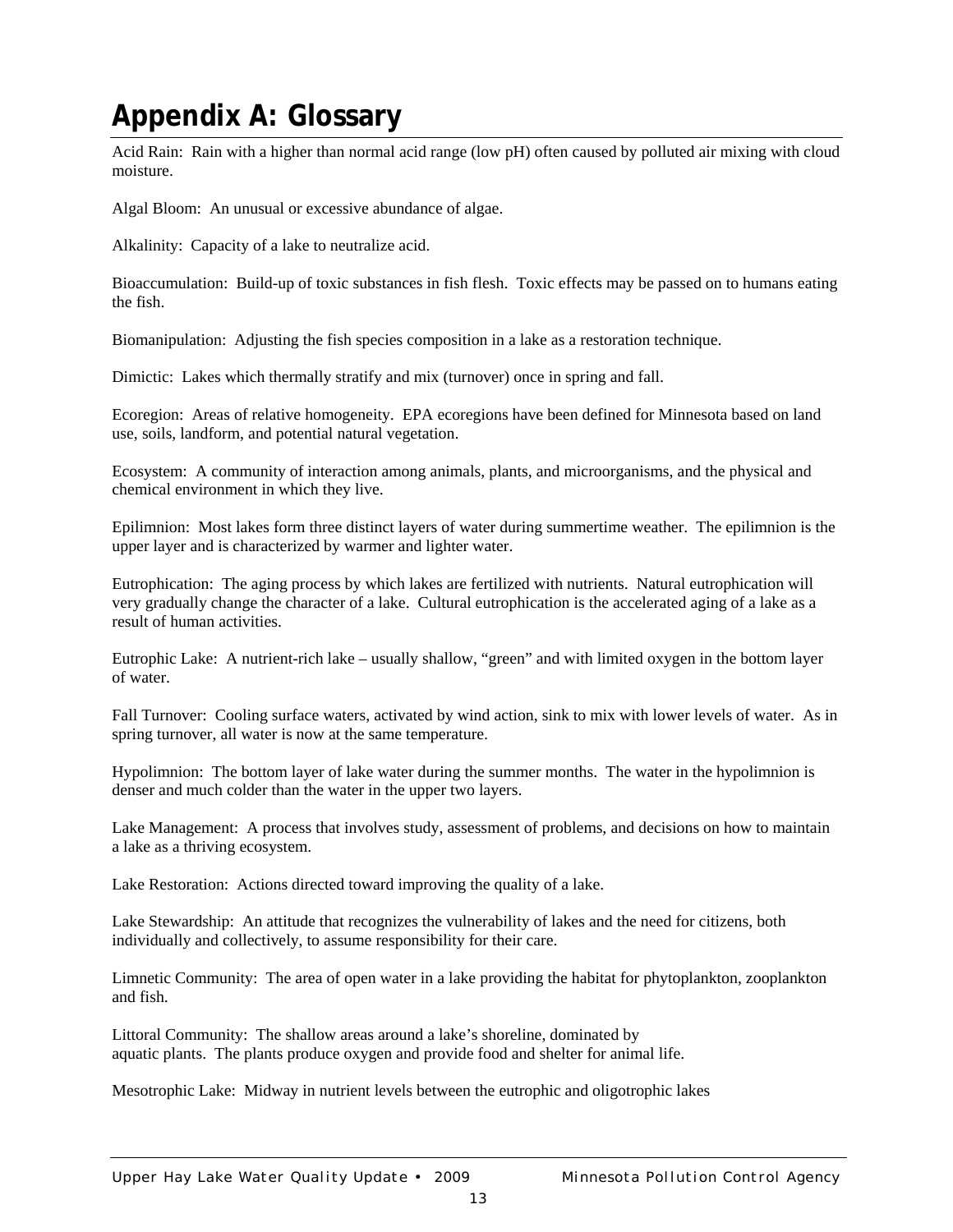Nonpoint Source: Polluted runoff – nutrients and pollution sources not discharged from a single point: e.g. runoff from agricultural fields or feedlots.

Oligotrophic Lake: A relatively nutrient- poor lake, it is clear and deep with bottom waters high in dissolved oxygen.

pH Scale: A measure of acidity.

Photosynthesis: The process by which green plants produce oxygen from sunlight, water and carbon dioxide.

Phytoplankton: Algae – the base of the lake's food chain, it also produces oxygen.

Point Sources: Specific sources of nutrient or polluted discharge to a lake: e.g. stormwater outlets.

Polymictic: A lake which does not thermally stratify in the summer. Polymictic lakes mix periodically throughout summer via wind and wave action.

Profundal Community: The area below the limnetic zone where light does not penetrate. This area roughly corresponds to the hypolimnion layer of water and is home to organisms that break down or consume organic matter.

Respiration: Oxygen consumption

Secchi Disk: A device measuring the depth of light penetration in water.

Sedimentation: The addition of soils to lakes, a part of the natural aging process, makes lakes shallower. The process can be greatly accelerated by human activities.

Spring Turnover: After ice melts in spring, warming surface water sinks to mix with deeper water. At this time of year, all water is the same temperature.

Thermocline: During summertime, the middle layer of lake water. Lying below the epilimnion, this water rapidly loses warmth.

Trophic Status: The level of growth or productivity of a lake as measured by phosphorus content, algae abundance, and depth of light penetration.

Turbidity: Particles in solution (e.g. soil or algae) which scatter light and reduce transparency.

Water Density: Water is most dense at 39 degrees F (4 degrees C) and expands (becomes less dense) at both higher and lower temperatures.

Watershed: The surrounding land area that drains into a lake, river or river system.

Zooplankton: Microscopic animals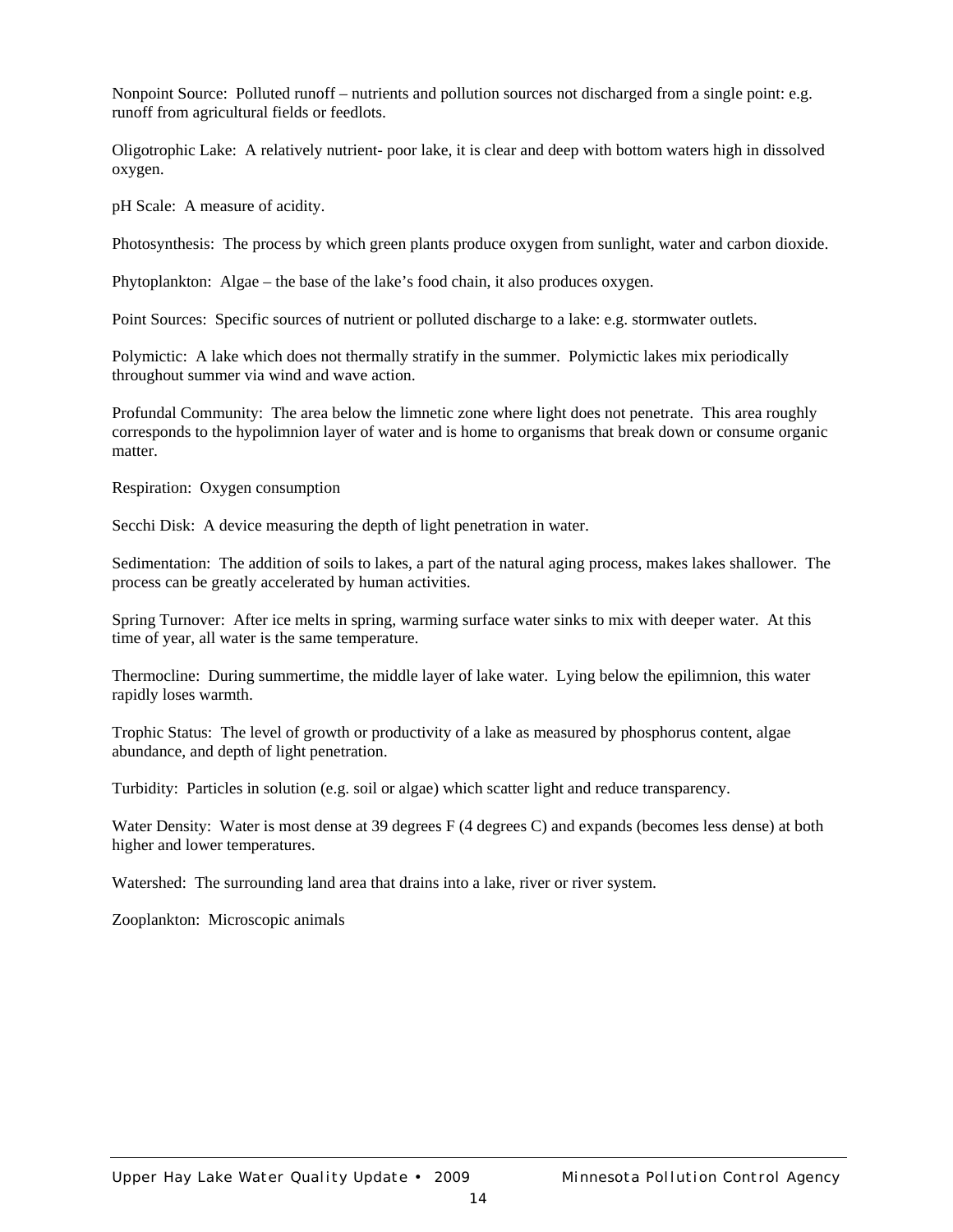## **Appendix B: Abbreviations and Units**

DATE= yr-mo-da SITE= sampling site ID, TP= total phosphorus in mg/L (decimal) or  $\mu/L$  as whole number TKN= total Kjeldahl nitrogen in mg/L N2N3= nitrite+nitrate N in mg/L NH4= ammonia-N in mg/L TNTP=TN:TP ratio PH=  $pH$  in SU (F=field, L or  $_$ =lab)  $ALK=$  alkalinity in mg/L (lab) TSS= total suspended solids in mg/L  $TSV = total$  suspended volatile solids in mg/L CON= conductivity in umhos/cm (F=field, L=lab)  $CL=$  chloride in mg/L DO= dissolved oxygen in mg/L TEMP= temperature in degrees centigrade SD= Secchi disk in meters (SDF=feet) CHLA= chlorophyll-a in  $\mu/L$ TSI= Carlson's TSI (P=TP, S=Secchi, C=Chla) PHEO= pheophytin in  $\mu$ g/L PHYS= physical appearance rating (classes=1 to 5) REC= recreational suitability rating (classes=1 to 5)